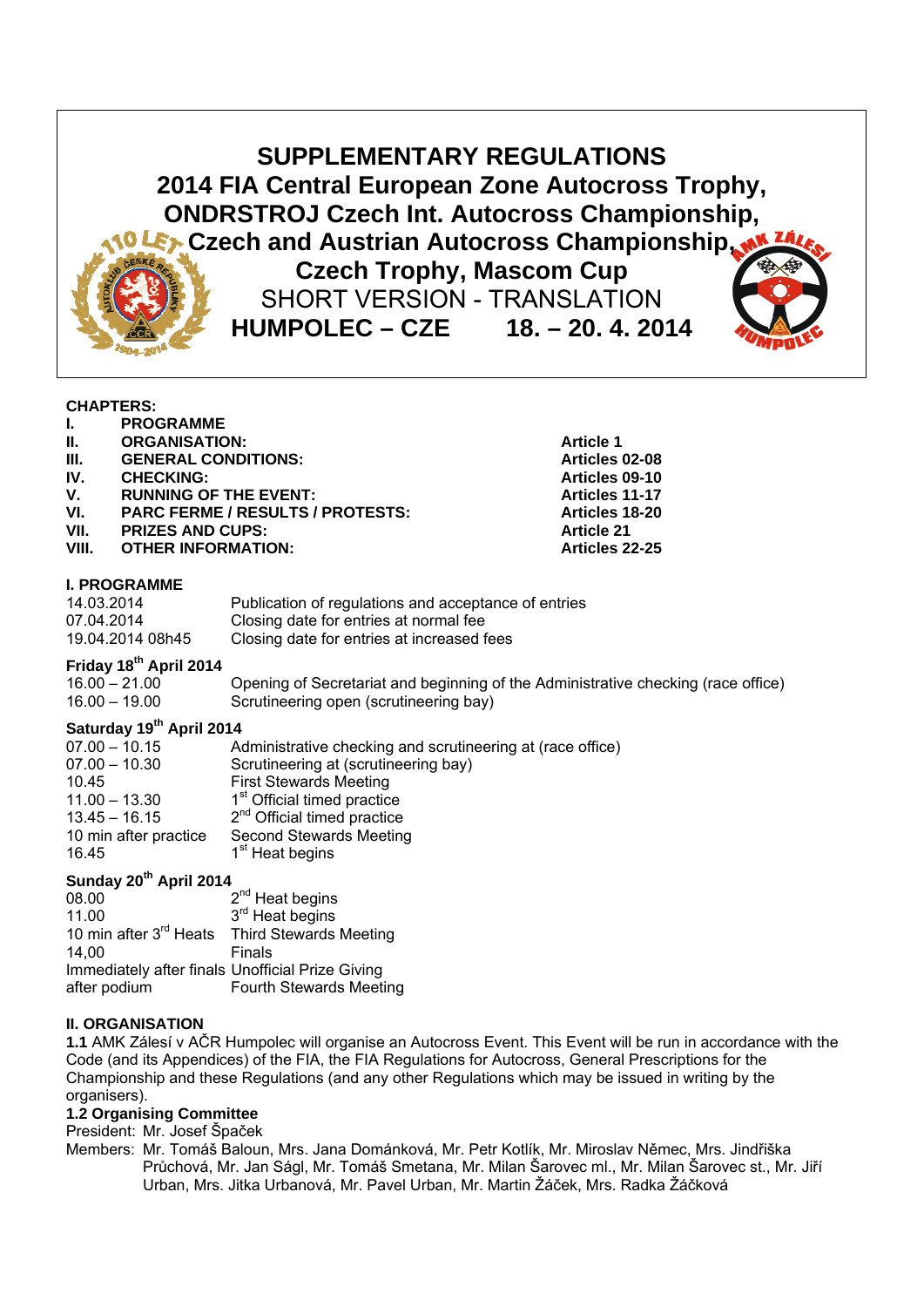#### *Secretariat:*

AMK Zálesí v ACR Humpolec P.O.Box 10, CZE-396 01 Humpolec Mobil: +420 777 655 290 e-mail: spacek.josef@seznam.cz **1.3 Officials**  Chairman of the Stewards Mr. Milan Tejchman (CZE) Steward Mr. Jiří Kadlec (CZE) Steward Mr. Peter Müller (AUT)<br>Clerk of the Course **Mr. Miller (AUT)** Mr. Milan Šarovec<br>Mr. Jan Sagl Assistant of the Clerk of the Course Secretary of the event and Stewards Ms. Jana Dománková<br>Chief Scrutineer Mr. Jiří Urban Chief Scrutineer Mr. Jiří Urban<br>Chief Timekeeper Mr. Václav Pištek Chief Timekeeper Safety Officer Mr. Tomáš Smetana<br>
Chief of Organisers
Mr. Stanislav Hlouše Chief of Organisers and Mr. Stanislav Hloušek<br>Chief Medical Officer Mr. Václav Janeček M Mr. Václav Janeček MUDr. Drivers' Liaison Office Mr. Jiří Mareš Track Controller Mr. Matin Žáček Judges: - Startline Mr. Radek Šavel, Mr. Dominik Hodač, Mr. Petr Kroupa, Mr. Jaroslav Šanda Jump Start Mr. Milan Šarovec jr. Finish Mr. Petr Kotlík

**1.4 Official Notice Board** 

Official Notice Board will be located in the driver's paddock close to the buffet.

# **III. GENERAL CONDITIONS**

**2. GENERAL** 

**2.1** This Event will count for:

- The 2014 FIA Central European Zone Autocross Trophy (TA, TA1600, JB, B1600, SB)
- ONDRSTROJ Czech Int. Autocross Championship (TA, JB, B1600, SB)
- Czech Autocross Championship (D5, D6, RB125, RB250)
- Czech Trophy (D6 Junior, RB160)
- Championship of Austria
- MASCOM CUP (Kartcross)

## **3. DESCRIPTION OF THE CIRCUIT**

| Place: "Pod Vilémovským lomem" Humpolec                                                                                  |                  |  |  |
|--------------------------------------------------------------------------------------------------------------------------|------------------|--|--|
| Tel∴                                                                                                                     | +420 565 537 305 |  |  |
| Length:                                                                                                                  | $805 \text{ m}$  |  |  |
| Width of Start:                                                                                                          | 20 <sub>m</sub>  |  |  |
| Maximum width:                                                                                                           | 16m              |  |  |
| Minimum width:                                                                                                           | $11 \text{ m}$   |  |  |
| Location: on the right from road Nr. 34, direction Humpolec - Havlíčkův Brod.<br>(GPS: 49°32'15.493''N, 15°22'26.384''E) |                  |  |  |

#### **5. ENTRY FORMS – ENTRIES**

**5.1** Anybody wishing to take part in the event must send the attached entry form duly completed to the secretariat until the  $7<sup>th</sup>$  April 2014 at 24h00:

Automoto klub Zálesí v AČR Humpolec PO Box 10, CZE-396 01 Humpolec mob.: +420 777 655 290, e-mail: spacek.josef@seznam.cz

#### **6. ENTRY FEES**

| 6.1 The entry fee is:                |                                |
|--------------------------------------|--------------------------------|
| a) $1st$ closing date of entries:    | $85 \in + 18 \in$ paddock fee  |
| b) $2^{nd}$ closing date of entries: | $120 \in + 18 \in$ paddock fee |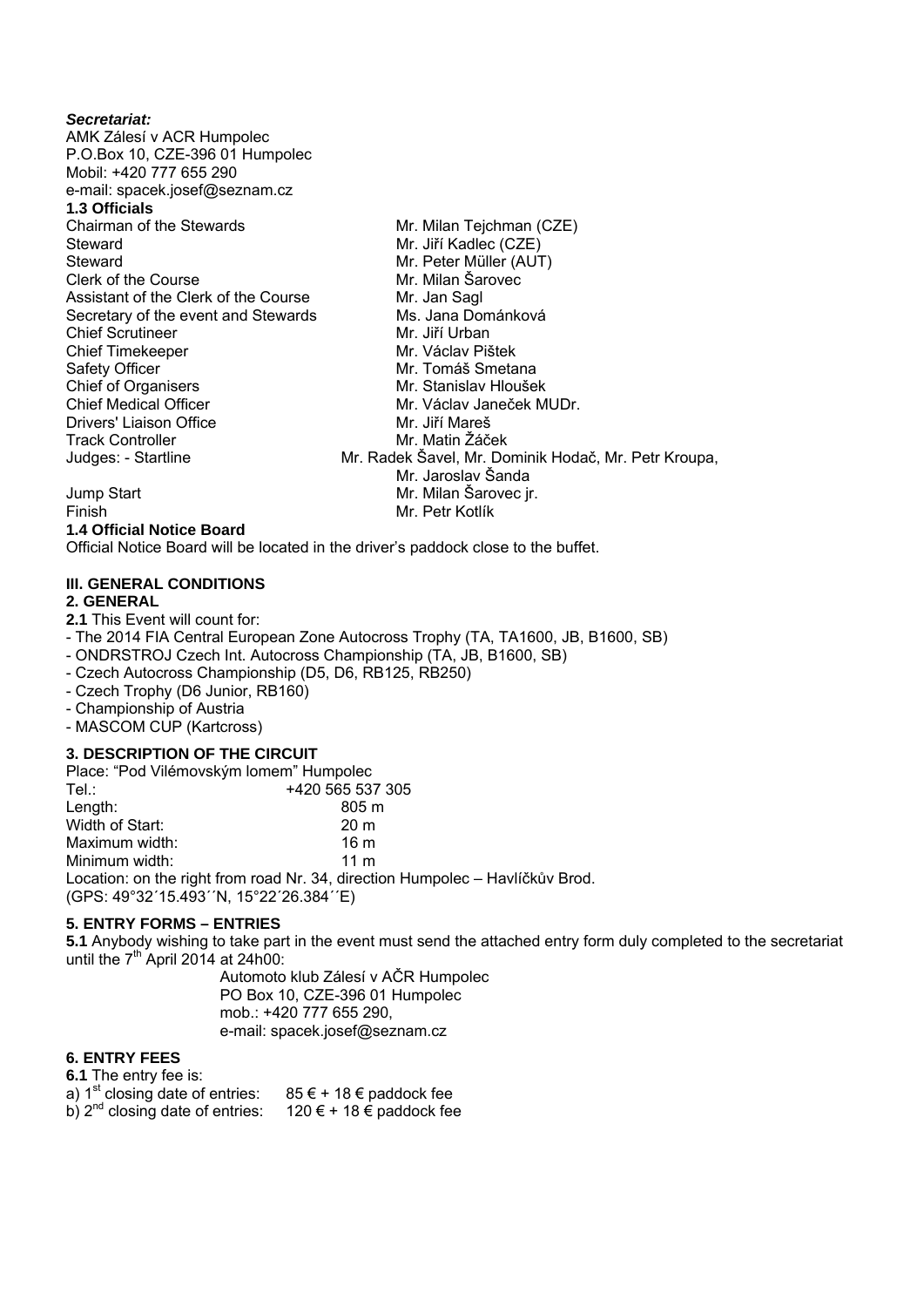## **7. INSURANCE**

## **7.1 Insurance coverage of the organiser**

The Autoklub CR concluded with "Ceska podnikatelska pojistovna, a.s." – Vienna Insurance Group, through the company RENOMIA, a.s., the frame insurance contract No. 0013869817 on insurance of liability of the organiser for damage caused to the others in connection with a sport enterprise up to the sum of CZK 5.000.000.

#### **Insurance of competitors and crews**

**7.2** The frame insurance contract No. 0013869817concluded by and between the "Ceska podnikatelska pojistovna, a.s." – Vienna Insurance Group and Autoklub CR includes insurance of cars of the participants against damages caused to third persons up to the sum of CZK 3.000.000 per one insurance event with co-participation of CZK 5.000. Any damage below CZK 5.000 will be paid by the driver who caused the damage; damages above CZK 5.000 will be paid by the insurance company without any co-participation of the insured. However the insurance does not cover liability for the damages caused by event participant that the competitors cause each other in the course of sport event.

**7.3.** Each driver is obliged to conclude his personal injury insurance and to present a proof on request the administrative checking. The insurance of foreign drivers must include coverage of costs for possible medical treatment in the CR.

#### **IV. CHECKING**

#### **9. ADMINISTRATIVE CHECKING**

**9.1** The Drivers or their official representatives must report to administrative checking which will be held at race office at (see programme).

#### **10. SCRUTINEERING**

**10.1** Any car taking part in the Event must be presented by the driver or his official representative to scrutineering which will be held at scrutineering bay (see programme). No cars will be allowed to start unless it complies with the current FIA safety regulations (Appendix J).

#### **V. RUNNING OF THE EVENT**

#### **12 PRACTICES AND DRIVERS INFORMATION**

12.1. Two qualifying practice sessions, one organised in order of the numbers, second in reverse order are obligatory for each division. There will be last 4 laps from the entry of the first car onto the track, but only the times starting from  $2^{nd}$  lap will count. Maximum number of cars at the track during practices:

SB, B1600, JB 5 cars TA, D5, D6, D6 JUNIOR, Kartcross 7 cars RB 10 cars

**12.2** Every driver receives the "Drivers information" in written form (English and Czech language) at the administrative checking.

#### **14. QUALIFYING**

There will be 6 laps in the qualifying Heats. (RB only 4 laps)

#### **15. FINALS**

There will be 8 laps in the Finals. (RB only 5 laps)

#### **VI. PARC FERME – RESULTS – PROTESTS**

#### **18. PARC FERMÉ**

Parc Fermé will be organising before the marshal post No. 5 on the right side.

#### **19. RESULTS**

All results will be posted on the official notice board in the paddock.

#### **20. PROTESTS – APPEALS**

**20.1** All protests will be lodged in accordance with the Code.

All protests must be made in writing and handed to the Clerk of the Course or his assistant, or in their absence any of the Stewards of the meeting, together with the sum of  $\epsilon$  350. If the protest requires the dismantling and reassembly of different parts of a car, the claimant must make a deposit of  $\epsilon$  3000.

**20.5** Competitors have the right to appeal, as laid down in Articles 14.2, 14.3 and 14.4 of the Code and also as set out in the Rules of the International Court of Appeal. The amount of the appeal fee is € 650.